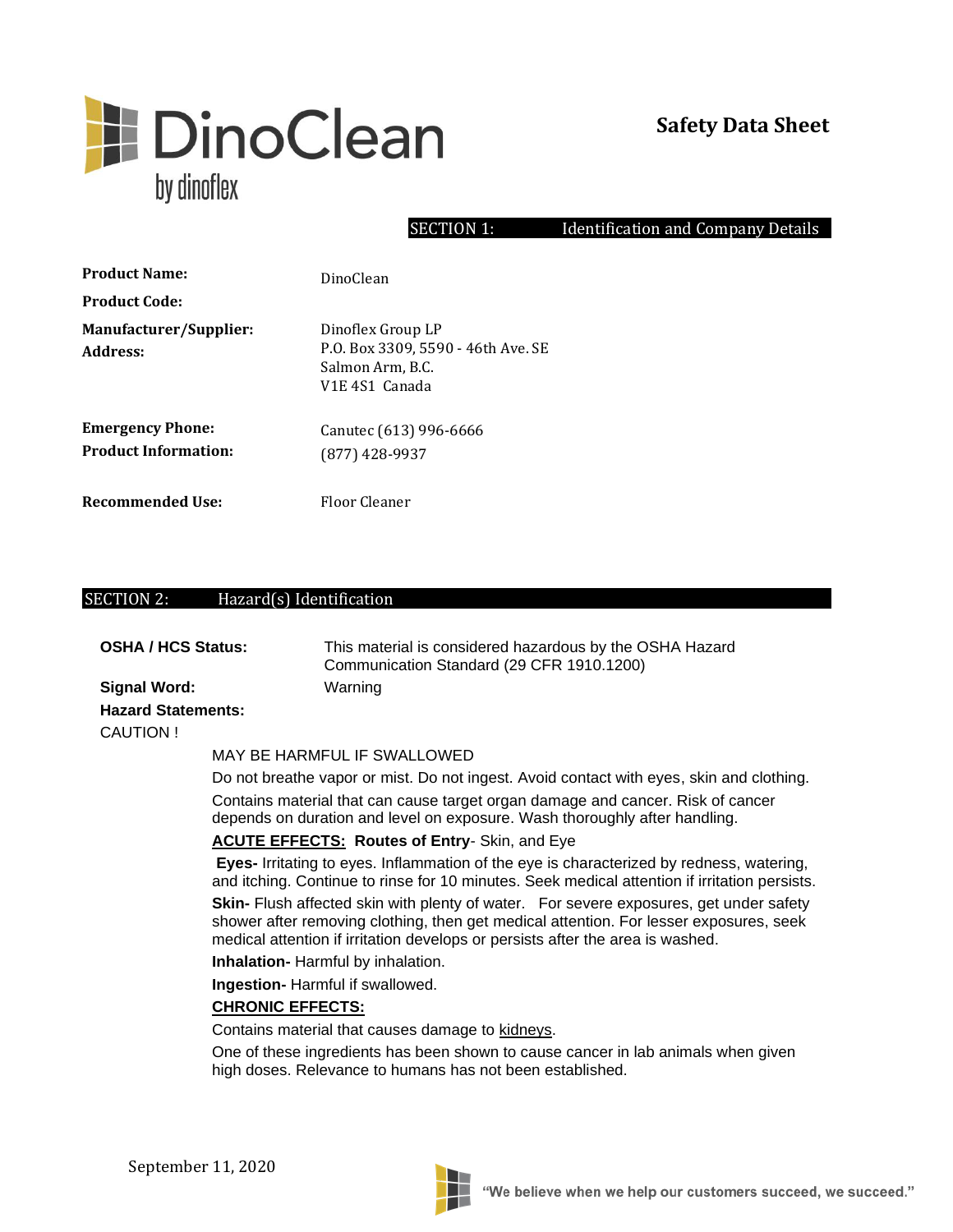## **3. HAZARDS IDENTIFICATION**

| CAS#                | % Range                                                                                                                                                                            |
|---------------------|------------------------------------------------------------------------------------------------------------------------------------------------------------------------------------|
| 18662-53-8          | $\sim$ 1 - 5                                                                                                                                                                       |
|                     |                                                                                                                                                                                    |
|                     | Irritating to eyes, respiratory system and skin. Inhalation<br>levels above the occupational exposure limit could cause<br>respiratory sensitization and risk of serious damage to |
| respiratory system. |                                                                                                                                                                                    |
|                     | Ingestion, skin contact, eve contact, inhalation.                                                                                                                                  |
|                     |                                                                                                                                                                                    |

### **4. FIRST AID MEASURES**

| EYES:                | Immediately flush eyes with plenty of water, preferably luke warm, for at least<br>15 minutes while holding eyelids apart. Seek medical attention if irritation<br>persists.                                                                                                                                                                                                                           |
|----------------------|--------------------------------------------------------------------------------------------------------------------------------------------------------------------------------------------------------------------------------------------------------------------------------------------------------------------------------------------------------------------------------------------------------|
| INHALATION:          | Remove individual to fresh air. Administer oxygen or artificial respiration as<br>needed by trained personnel. Obtain medical attention.                                                                                                                                                                                                                                                               |
| <b>SKIN CONTACT:</b> | If clothing comes in contact with the product, the clothing should be removed<br>immediately and should be laundered before re-use. Wash skin thoroughly<br>with soap and water. For severe exposures, get under safety shower after<br>removing clothing, then get medical<br>attention. For lesser exposures, seek<br>medical attention if irritation develops or persists after the area is washed. |
| INGESTION:           | Call a physician immediately. DO NOT induce vomiting. Give small amounts of<br>water to drink. Never give anything by mouth to an unconscious person. Seek<br>medical attention.                                                                                                                                                                                                                       |

### **5. FIRE FIGHTING MEASURES**

| <b>FLAMMABILITY SUMMARY:</b> | This material supports combustion. During a fire,<br>MDI vapors and irritating toxic gases may be<br>generated by thermal decomposition or<br>combustion. |
|------------------------------|-----------------------------------------------------------------------------------------------------------------------------------------------------------|
|                              |                                                                                                                                                           |

T

September 11, 2020 FLASH POINT: Closed cup-n/a AUTOIGNITION TEMPERATURE: No Data UPPER FLAMMABLE LIMIT, % IN AIR: No Data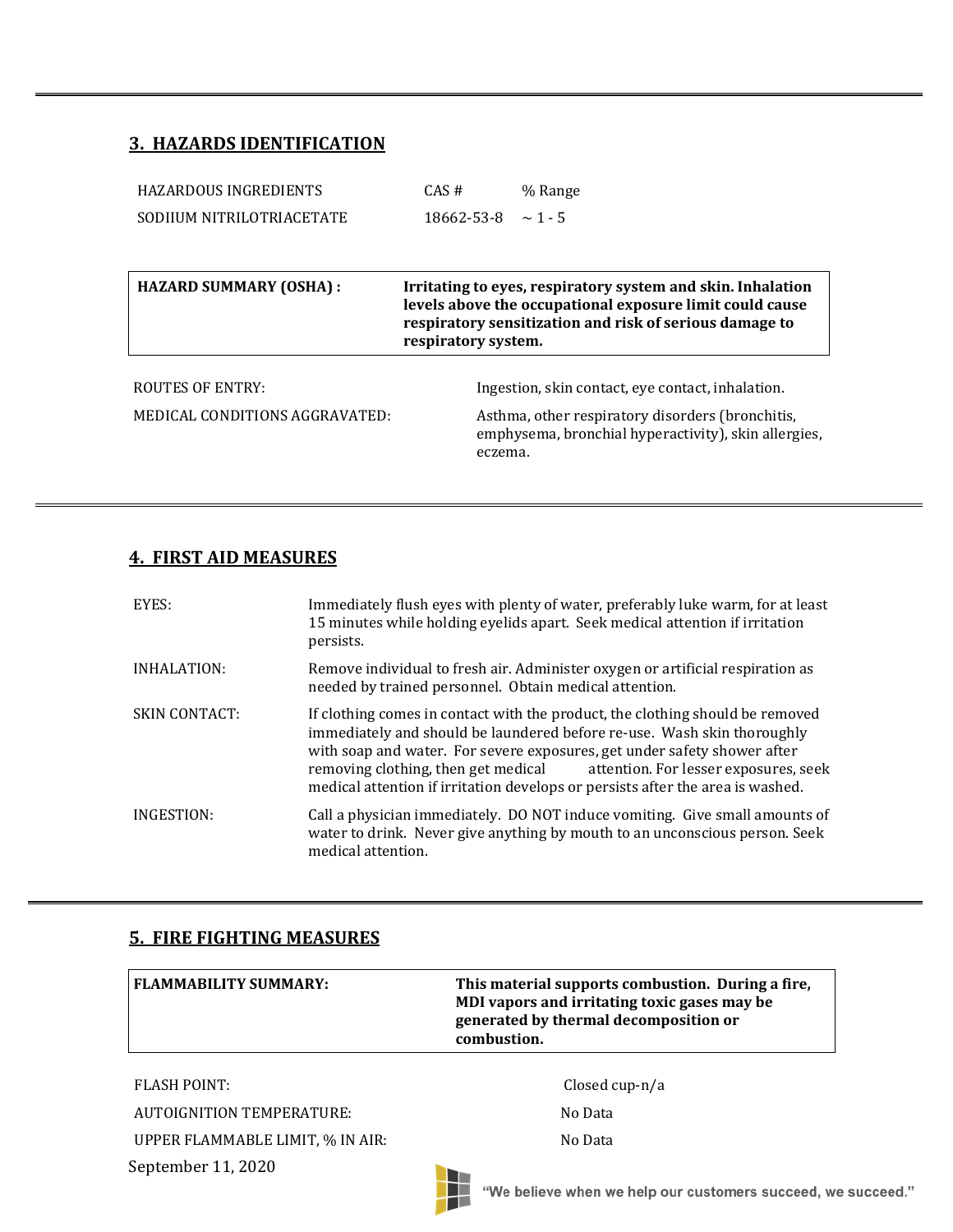| LOWER FLAMMABLE LIMIT, % IN AIR: | No Data                                                                                                                                                                                                       |
|----------------------------------|---------------------------------------------------------------------------------------------------------------------------------------------------------------------------------------------------------------|
| EXTINGUISHING MEDIA:             | Use foam, dry chemical or water spray when fighting fires. If<br>water is used, very large quantities are required. Contain run<br>off water with temporary barriers.                                         |
| FIRE FIGHTING INSTRUCTIONS:      | In case of fire, use normal fire fighting equipment including a<br>NIOSH approved self-contained breathing apparatus (SCBA).<br>Use water to cool fire-exposed containers to minimize the risk<br>of rupture. |
| <b>COMBUSTION PRODUCTS:</b>      | Carbon oxides, carbon dioxide, and other unidentifiable<br>organic compounds                                                                                                                                  |

## **6. ACCIDENTAL RELEASE MEASURES**

| SPILL/LEAK PROCEDURES: | Stop source of spill as soon as possible and notify appropriate<br>personnel. Utilize emergency response personal protection<br>equipment prior to the start of any response. Evacuate all non-<br>essential personnel. Cover spill with absorbent material, such<br>as sand, sawdust or sweeping compound. Shovel into unsealed<br>containers, transport to well-ventilated area (outside) Clean-up<br>floor area with water, letting stand for at least 15 minutes. |
|------------------------|-----------------------------------------------------------------------------------------------------------------------------------------------------------------------------------------------------------------------------------------------------------------------------------------------------------------------------------------------------------------------------------------------------------------------------------------------------------------------|
| PERSONAL PROTECTION:   | Additional protective clothing must be worn to prevent contact<br>with this chemical. Items include but are not limited to boots,<br>impervious gloves, hard hat, splash-proof goggles, chemically<br>impermeable suit, and self-contained breathing apparatus.                                                                                                                                                                                                       |

## **7. HANDLING AND STORAGE**

| <b>HANDLING PROCEDURES:</b>  | Avoid skin and eye contact. Do not breathe vapors or aerosols if<br>generated. Warning signs (irritation of the eyes, nose or throat, or<br>odor) are not adequate to prevent chronic exposure from<br>inhalation.                        |
|------------------------------|-------------------------------------------------------------------------------------------------------------------------------------------------------------------------------------------------------------------------------------------|
| <b>STORAGE REQUIREMENTS:</b> | Store in a cool, dry and well ventilated place, away from direct<br>sunlight. Isolate from incompatible materials. Store in a tightly<br>closed container.                                                                                |
| <b>SHELF LIFE:</b>           | Six months                                                                                                                                                                                                                                |
| STORAGE TEMPERATURE:         | Store at $18 - 30$ °C for quality reasons                                                                                                                                                                                                 |
| <b>SPECIAL SENSITIVITY:</b>  | If container is exposed to high heat, $204^{\circ}$ C (400 $^{\circ}$ F) it can be<br>pressurized and possibly rupture. MDI reacts with water to form<br>CO2 gas. This gas can cause sealed containers to expand and<br>possibly rupture. |

## **8. RECOMMENDED PERSONAL PROTECTION**

September 11, 2020

EYE PROTECTION: Liquid chemical goggles or full face shield. Contact lenses

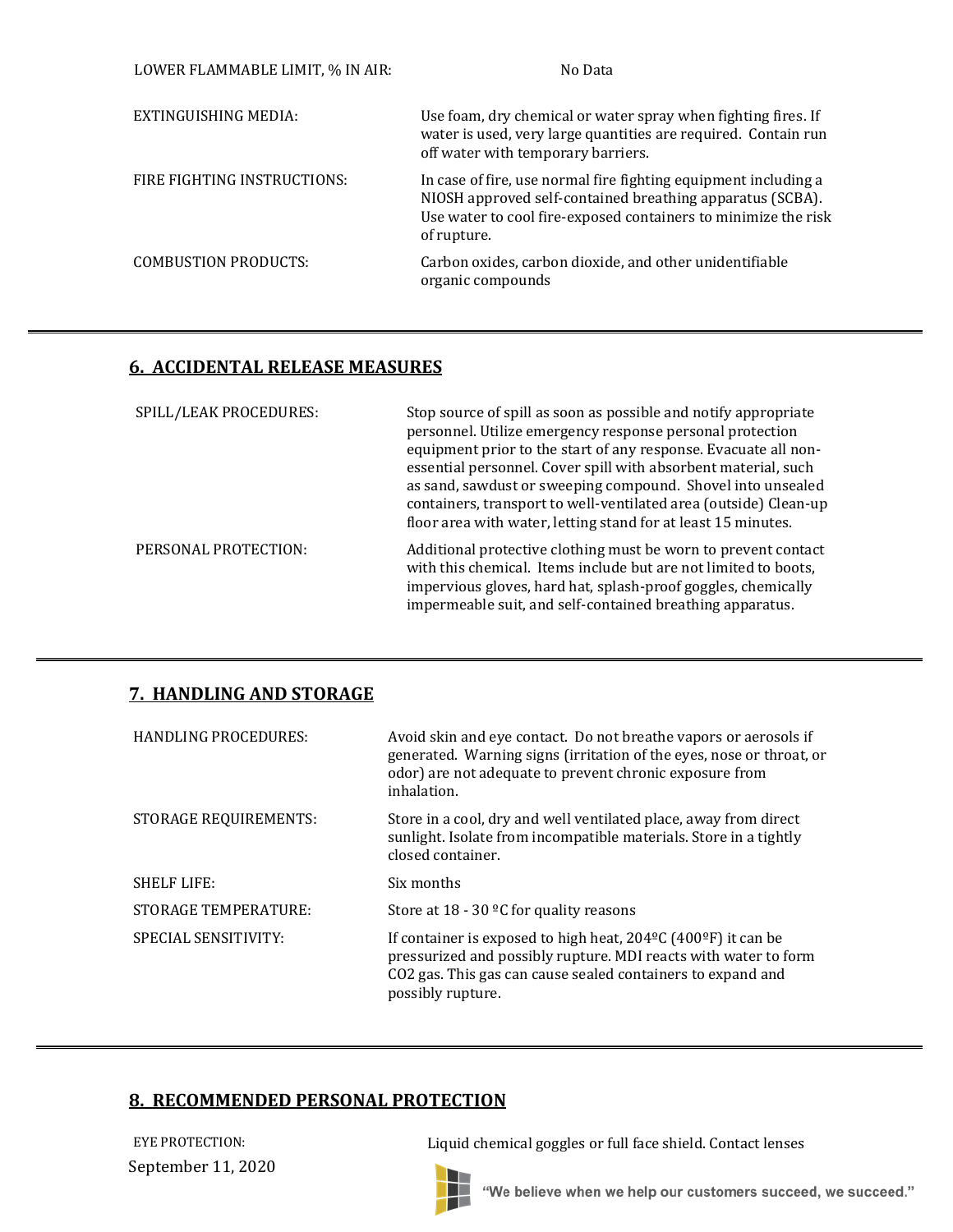|                                  | should not be worn. Eyewash stations should be accessible<br>to the work area.                                                                                                                                                                                                                                                                                                                                                                |
|----------------------------------|-----------------------------------------------------------------------------------------------------------------------------------------------------------------------------------------------------------------------------------------------------------------------------------------------------------------------------------------------------------------------------------------------------------------------------------------------|
| <b>RESPIRATORY PROTECTION:</b>   | Use with adequate ventilation. Observe WHMIS regulations<br>for respirator use, when poor ventilation conditions.                                                                                                                                                                                                                                                                                                                             |
| <b>SKIN PROTECTION:</b>          | Chemically resistant gloves (butyl rubber, nitrile rubber, or<br>Nitrile). Safety showers should be accessible to the work<br>area.                                                                                                                                                                                                                                                                                                           |
| <b>VENTILATION REQUIREMENTS:</b> | Local exhaust should be used to maintain levels below the<br>TLV whenever chemicals are processed, heated, or spray<br>applied. For spray applications, an air-supplied respirator<br>must be worn. Standard reference sources regarding<br>industrial ventilation should be consulted for guidance<br>about adequate ventilation.                                                                                                            |
| ADDITIONAL REQUIREMENTS:         | An eye wash and safety shower must be provided in<br>immediate work area. Exposure levels must be monitored<br>by accepted monitoring techniques to ensure that the TLV is<br>not exceeded.                                                                                                                                                                                                                                                   |
| MEDICAL SURVEILLENCE:            | Medical surveillance of all employees who handle or come in<br>contact with chemical is recommended. These should<br>include pre-employment and periodic medical examinations<br>with respiratory function tests (FEV, FVC as a minimum).<br>Persons with asthmatic-type conditions, chronic bronchitis,<br>other chronic respiratory diseases or recurrent skin eczema<br>or sensitization should be excluded from working with<br>chemical. |

## **9. PHYSICAL AND CHEMICAL PROPERTIES**

| <b>PHYSICAL STATE:</b>      | Liquid        |
|-----------------------------|---------------|
| COLOR:                      | Clear / Red   |
| ODOR:                       | Fresh clean   |
| <b>ODOR THRESHOLD:</b>      | No Data       |
| SPECIFIC GRAVITY @ 22ºC:    | 1.02          |
| <b>VAPOR PRESSURE:</b>      | No Data       |
| <b>EVAPORATION RATE:</b>    | 1             |
| <b>BOILING POINT:</b>       | 104C (219.2F) |
| <b>FREEZING POINT:</b>      | OC.           |
| PH:                         | $9 - 10$      |
| <b>SOLUBILITY IN WATER:</b> | Easily        |

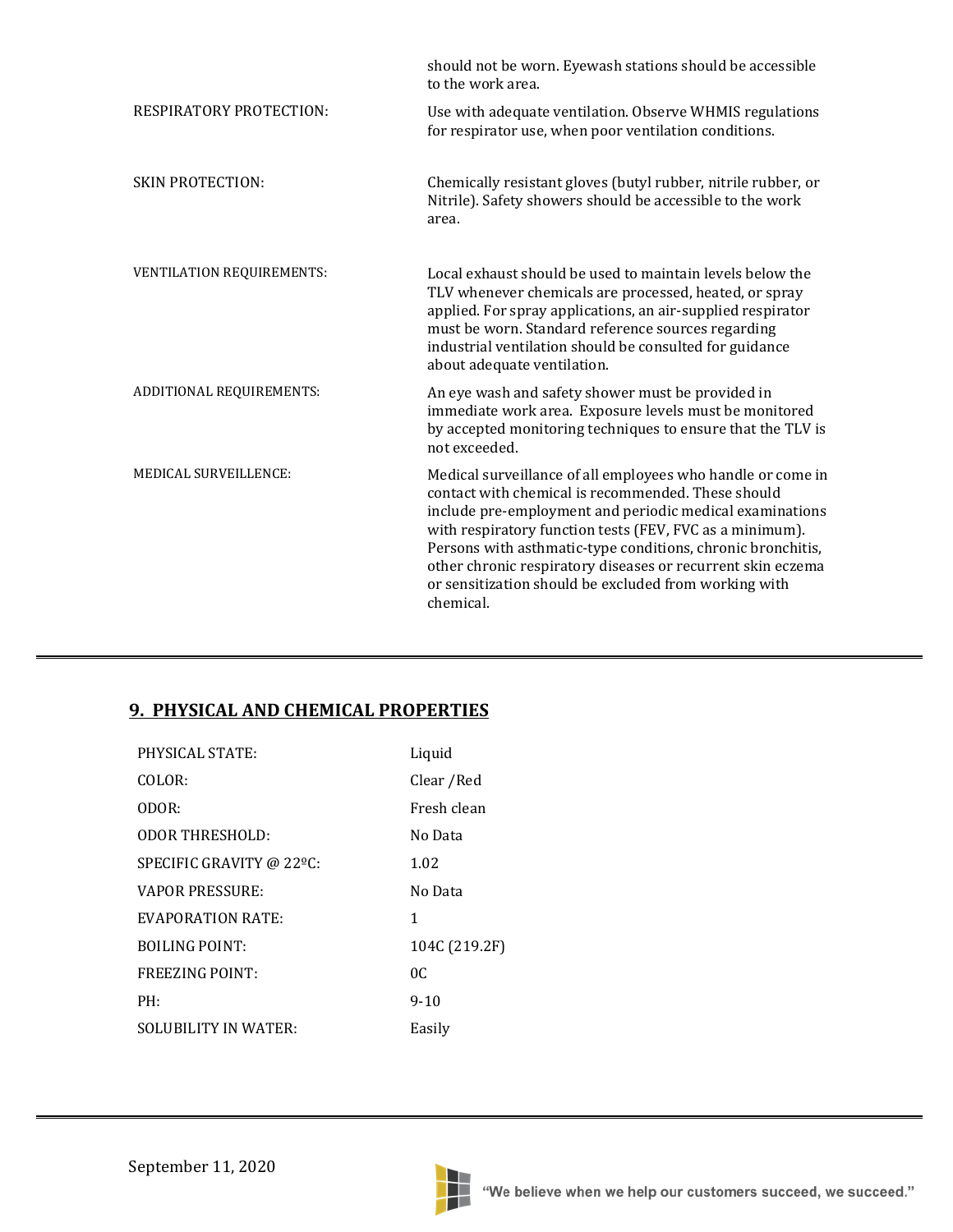## **10. STABILITY AND REACTIVITY**

### **STABILITY AND REACTIVITY SUMMARY: Stable under normal conditions. Not**

# **sensitive to mechanical shock or to static discharge.**

HAZARDOUS POLYMERIZATION: Will not occur DECOMPOSITION PRODUCTS: None under normal conditions.

CONDITIONS TO AVOID: Contact with water. High temperatures. CHEMICAL INCOMPATIBILITY: Oxidizing materials, acids, and alkalis.

## **11. TOXICOLOGICAL INFORMATION**

CARCINOGENICITY: This chemical is known or reported to be carcinogenic. Classified Group2B, Possible for humans by IARC; Classified Group 2, Reasonably anticipated to be carcinogen by NTP.

#### PRODUCT ANIMAL TOXICOLOGY: (ACETIC ACID,NITRILOTRISODIUM SALT, MONOHYDRATE)

ORAL LD50 VALUE (RAT): 1450 mg/Kg DERMAL LD50 VALUE: No Data INHALATION LC50 VALUE: No Data

## **12. DISPOSAL CONSIDERATIONS**

**CARE MUST BE TAKEN TO PREVENT ENVIRONMENTAL CONTAMINATION FROM THE USE OF THIS MATERIAL. THE USER OF THIS MATERIAL HAS THE RESPONSIBILITY TO DISPOSE OF UNUSED MATERIAL, RESIDUES AND CONTAINERS IN COMPLIANCE WITH ALL RELEVANT LOCAL, STATE AND FEDERAL LAWS AND REGULATIONS REGARDING TREATMENT, STORAGE AND DISPOSAL FOR HAZARDOUS AND NONHAZARDOUS WASTES.**

## **13. TRANSPORT INFORMATION**

WATER (IMDG): Not Regulated

CANADIAN TRANSPORTATION OF DANGEROUS GOODS (TDG): Not Regulated

September 11, 2020